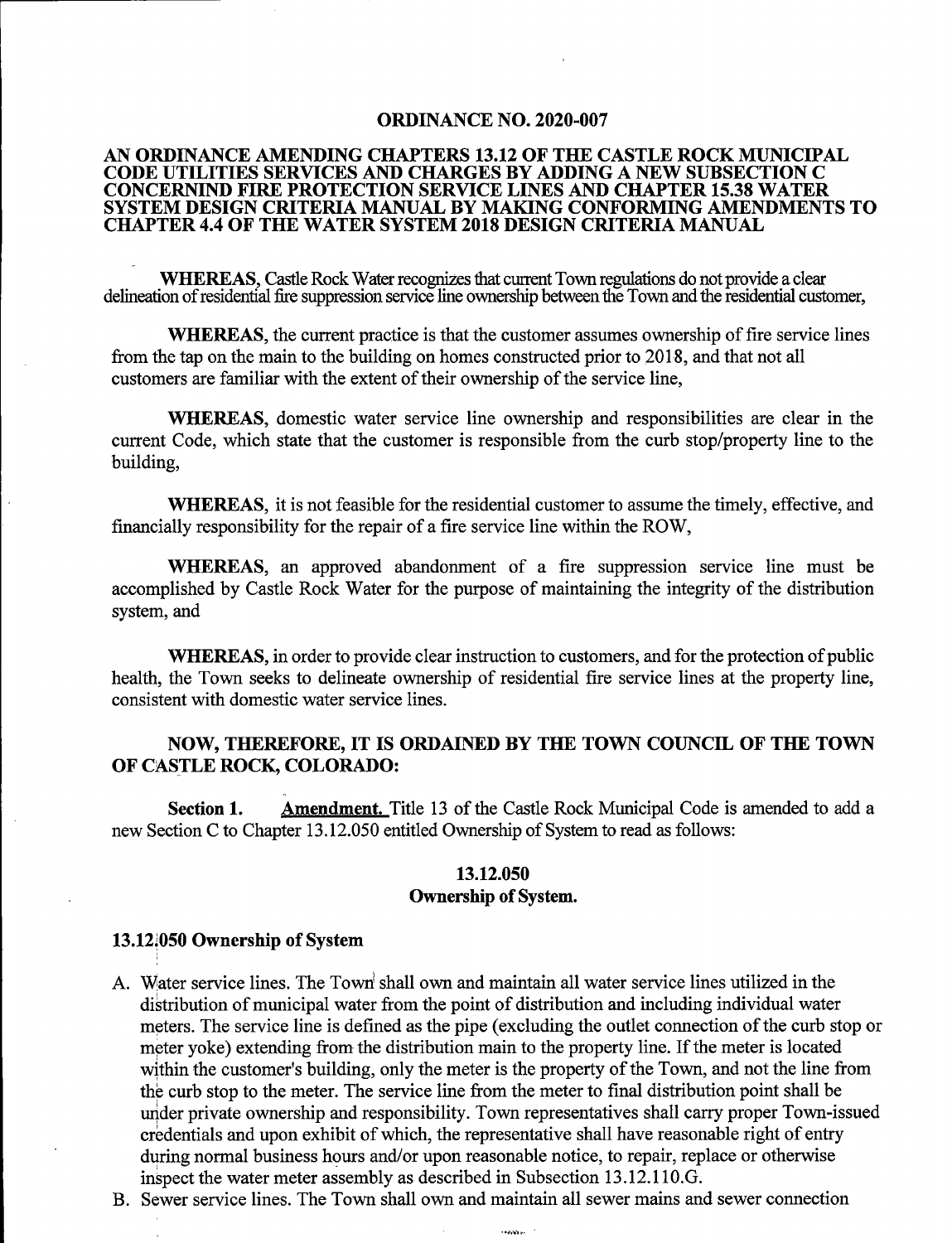points within the corporate limits of the Town. Connection point is defined as the wye on the sewer main. Service lines from the sewer main for the individual user shall be owned and maintained by the property ovmer. The Town shall have the power to require a property owner to repair any deficiencies detected in the property owner's line discovered by routine maintenance of municipal mains or by any other means. However, the Town reserves the right, at the discretion of the Director of Castle Rock Water and at the Town's expense, to make repairs or modifications to any portion of the sewer service line located in public property or the public right-of-way when such repairs or modifications serve the operational efficiency of the public sewer system or enhances the capital replacement or rehabilitation of the sewer system infrastructure or the public road infrastructure.

- C. Fire protection service lines. The fire service line is defined as the pipe extending from the distribution main to the final distribution point within the customer's building. Commercial property customers shall own and maintain the fire service line from the tap on the main to the building. Ownership and maintenance of residential fire service lines shall be as follows. The Town shall own and maintain the fire service line extending from the distribution main to the property line, which may include the curb stop. The customer shall have ownership and responsibility from the property or the outlet connection of the curb stop to the building.
- D. All water and sewer service lines and mains, whether owned privately or by the Town, upon initial construction or subsequent repair, must meet Town engineering specifications and standards. It shall be the responsibility of each developer and/or property owner to cause water and sewer mains to extend from property line to property line as determined by the Town Engineer in order that services will thereupon be available to adjacent property owners and users.

Section 1. Amendment. Title 15, Chapter 15.38 – Water System Design, 2018 Criteria Manual of the Castle Rock Municipal Code is amended to add new language to Chapter 4.4.10.6 entitled Fire Protection Service Lines to read as follows:

## Chapter 4.4.10.6 Fire Protection Service Lines.

## 4.4.10.6 Fire Protection Service Lines

Fire service lines shall be Ductile Iron (3-inch and larger) or Type K copper (2-inch and smaller) from the main to the backflow prevention assembly, unless approved by the Town of Castle Rock Fire and Rescue Department. All fire service lines shall be fully restrained in their entirety.

Valves on newly-constructed fire service lines shall be located on the service lateral behind the curb, gutter or sidewalk, and within two to five feet inside the right-of- way line, wherever possible. The commercial customer/owner shall own and maintain all private fire service lines from the tap on the main to the building. All fire sprinkler taps shall be installed with a backflow prevention assembly approved by Castle Rock Water and as required by the latest edition of the Colorado Cross-Connection Control Manual. A flow switch shall be provided on the riser that indicates whether or not water has flowed through the line. Tapping these lines for fire hydrants, domestic water, and/or any other purpose shall not be permitted. Commercial properties requiring a domestic service line and a fire protection service line shall have separate taps for each in accordance with the Town's Standard Details. Residential properties requiring a domestic service line and a fire protection service line shall be served by a single tap, with ownership and responsibility as set forth in Section 4.4.15.1 Ownership.

Fire protection service lines and Fire Department Connection (FDC) locations shall be included on the Construction Drawings. FDCs are to be freestanding in a location approved by the Fire Code Official. The connection shall be at a distance of one and a half times the building height, offset from one of the corners of the building for easy accessibility. The line to the FDC shall terminate with a five-inch Storz